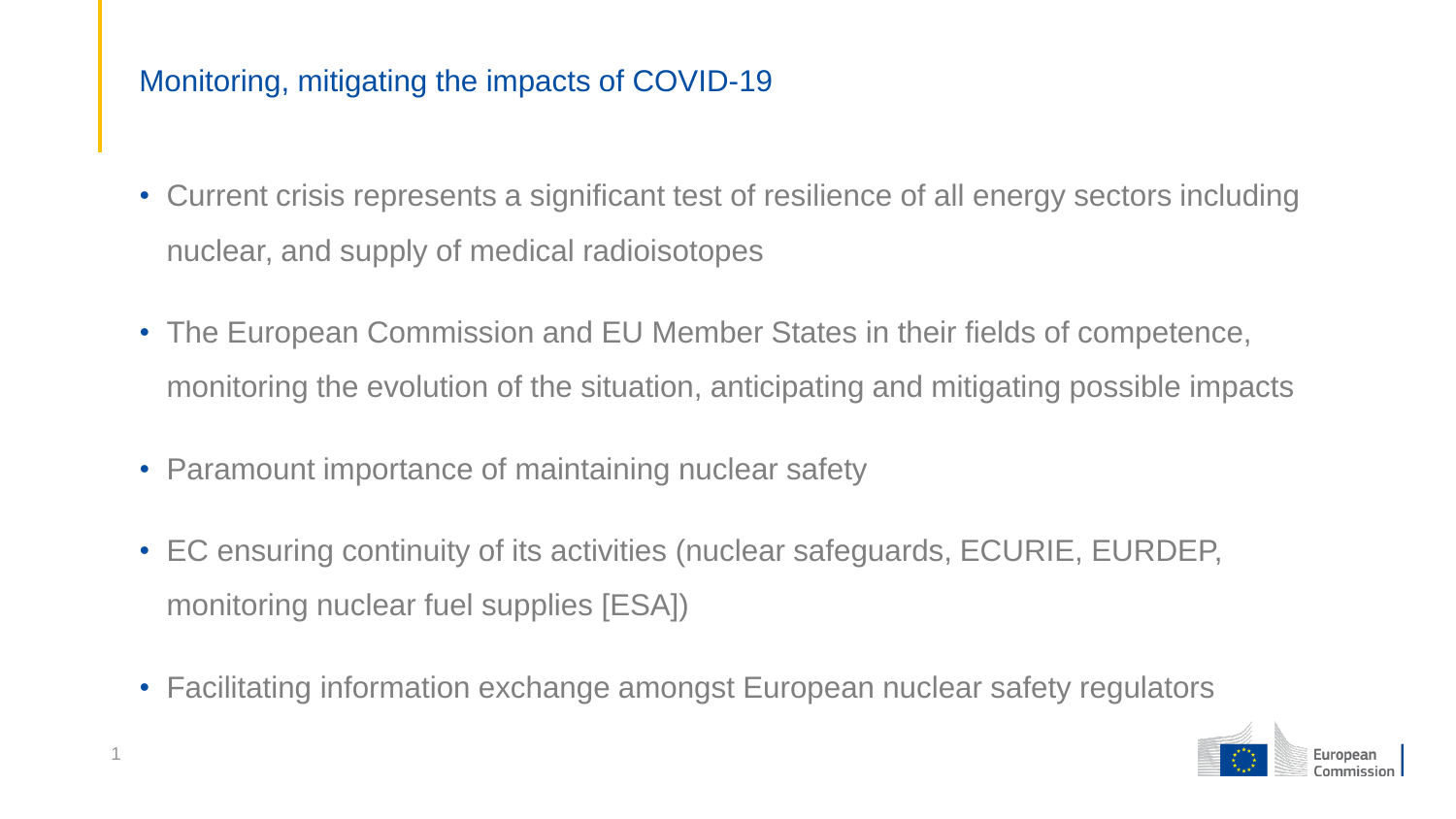## Survey of European nuclear safety regulators (ENSREG)

- Business continuity plans continuity of operations, maintaining safety
- Initial priority facilities for electricity production
- Defined minimum staff presence for operations and maintenance as set out in licence conditions
- Regulatory oversight continuing, including through teleworking, where appropriate
- Some licensees, re-scheduled outages for refuelling and maintenance to minimise impacts
- Organisational factors, changes to work process, communication means, safety systems inspections
- Ensuring continuity of nuclear emergency and response arrangements

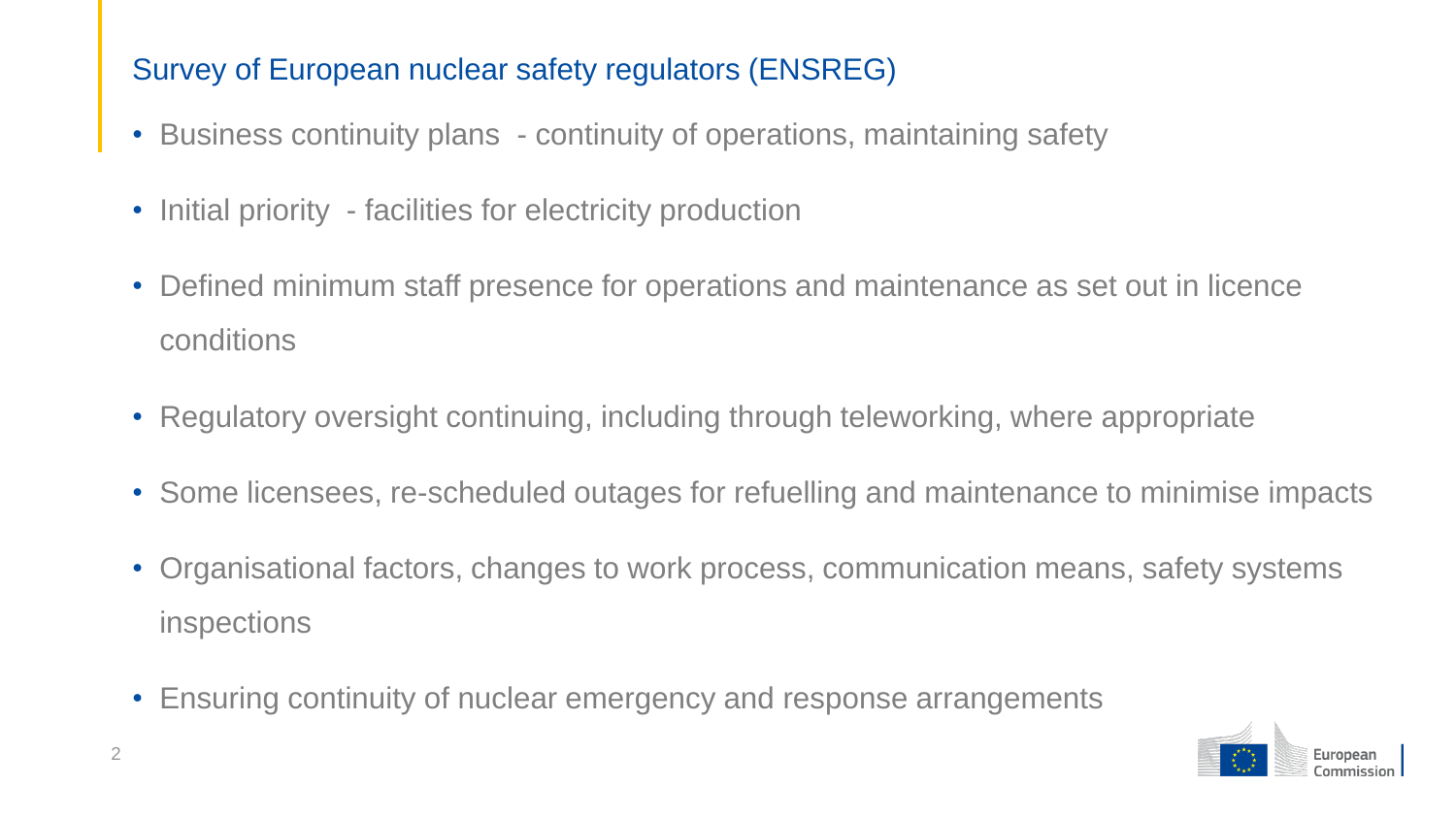## Medical radioisotope supply in Europe

- Security of Supply Emergency Response Team of Nuclear Medicine Europe – monitoring impact of the COVID-19 pandemic on Mo-99 and other radioisotope production
- Medical radioisotopes production slowed but has continued, no reported disruptions due to impacts on personnel
- Gradual return to pre-COVID production patterns now. Medical radioisotope supply is expected to be sufficient to meet increases in demand
- Significant efforts were made to find alternative transport solutions due to earlier difficulties with air transportation - reliance on scheduled airlines